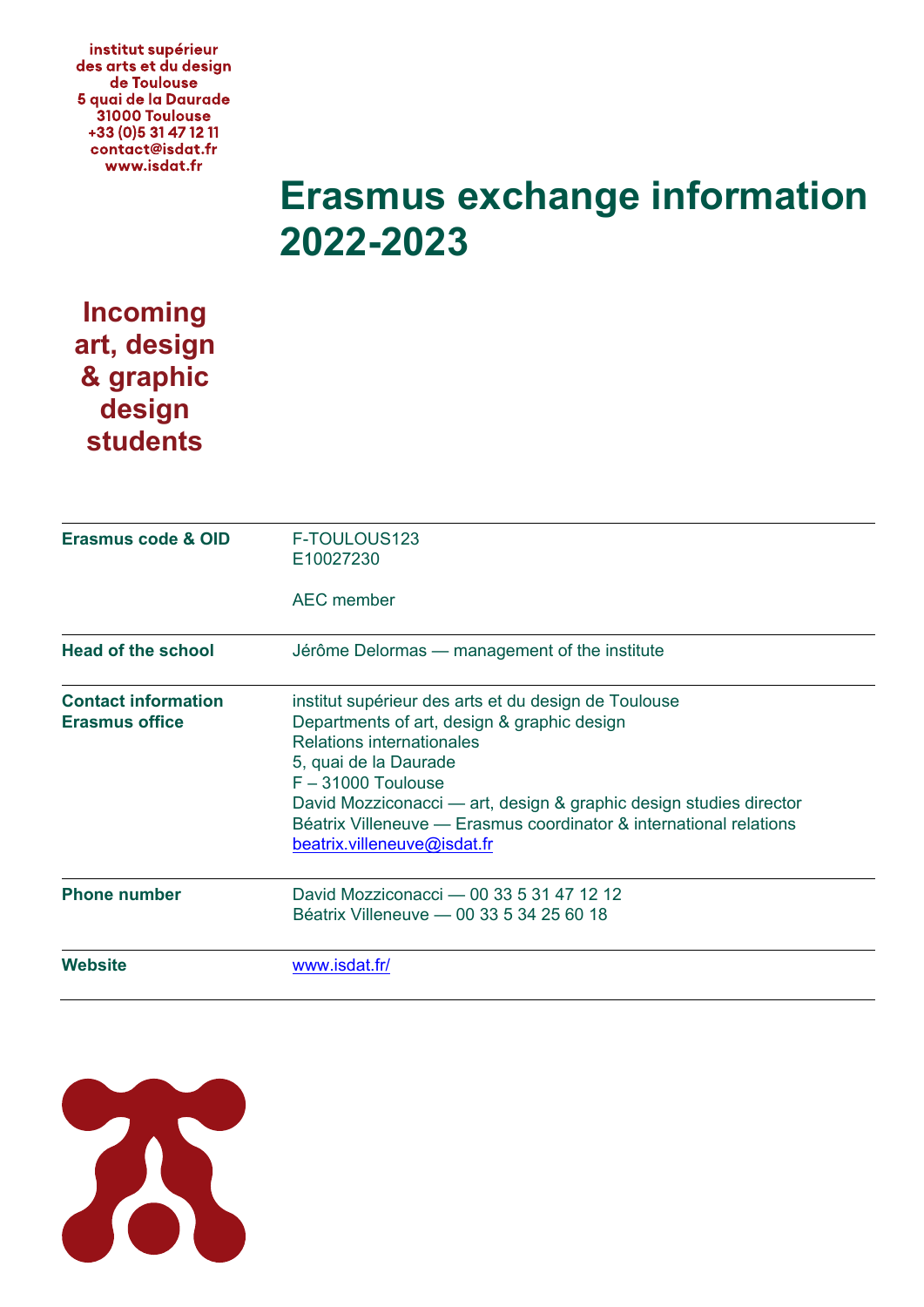| <b>Academic calendar</b>                              | 2 semesters (every year, dates are adjusted).                                                                                                                                                                                                                                                                                                                                                                                    |
|-------------------------------------------------------|----------------------------------------------------------------------------------------------------------------------------------------------------------------------------------------------------------------------------------------------------------------------------------------------------------------------------------------------------------------------------------------------------------------------------------|
|                                                       | 1 <sup>st</sup> semester / term:<br>- Last Monday on September 2022,<br>- Last week of January 2023.                                                                                                                                                                                                                                                                                                                             |
|                                                       | $2nd$ semester / term:<br>- Last week of January 2023,<br>- Last week of June 2023.                                                                                                                                                                                                                                                                                                                                              |
| <b>Application deadlines</b>                          | 1 <sup>st</sup> semester: April 30 <sup>th</sup> 2022 (answer given end-May).<br>2 <sup>nd</sup> semester: November 30 <sup>th</sup> 2022 (answer given mid-December).                                                                                                                                                                                                                                                           |
| <b>Program of courses</b>                             | The program can be available on our web site in October.                                                                                                                                                                                                                                                                                                                                                                         |
| <b>Website</b>                                        | www.isdat.fr/                                                                                                                                                                                                                                                                                                                                                                                                                    |
| <b>Required documents for</b><br>exchange application | The international office must send one copy of the ERASMUS+ application<br>form, stamped by the sending institution, with a numeric portfolio, a letter<br>of motivation in French, cv and transcription of records.                                                                                                                                                                                                             |
| How can the student<br>receive the acceptation?       | The Erasmus office sends an email to the student before May 30 <sup>th</sup> and<br>Christmas Holiday for each semester.                                                                                                                                                                                                                                                                                                         |
| <b>Language of courses</b>                            | The collective courses are only in French, individual lessons can<br>be in English or Spanish. As part of its Erasmus exchange, isdaT offers<br>incoming students a French language course, above the B2 level, the<br>student is exempted.                                                                                                                                                                                      |
| <b>ECTS (European credit</b><br>transfer system)      | 30 credits each semester.<br>60 credits for one year.                                                                                                                                                                                                                                                                                                                                                                            |
| <b>Courses</b>                                        | Please first have a look to: https://www.isdat.fr/admission-vie-<br>etudiante/admission-etudiants-internationaux/etudiants-internationaux/.                                                                                                                                                                                                                                                                                      |
|                                                       | If you decide to apply, we'll send you on request the components<br>corresponding to chosen curriculum and option.                                                                                                                                                                                                                                                                                                               |
| <b>Registration</b>                                   | The registration must be done at the arrival of the student.<br>The student must show the European health insurance card and a liability<br>private insurance.                                                                                                                                                                                                                                                                   |
| <b>Accommodation</b>                                  | <b>Residence hall</b><br>- The student has the possibility to rent a room in the residence hall<br>of Daniel Faucher or of Chapou. The cost for each month is between<br>220 euros and 380 euros. The price is adjusted each year. They are a lot<br>of requests and all the students can't have a room.<br>- www.univ-toulouse.fr/logement or ask to Béatrix Villeneuve before sending<br>an mail to logement@univ-toulouse.fr. |